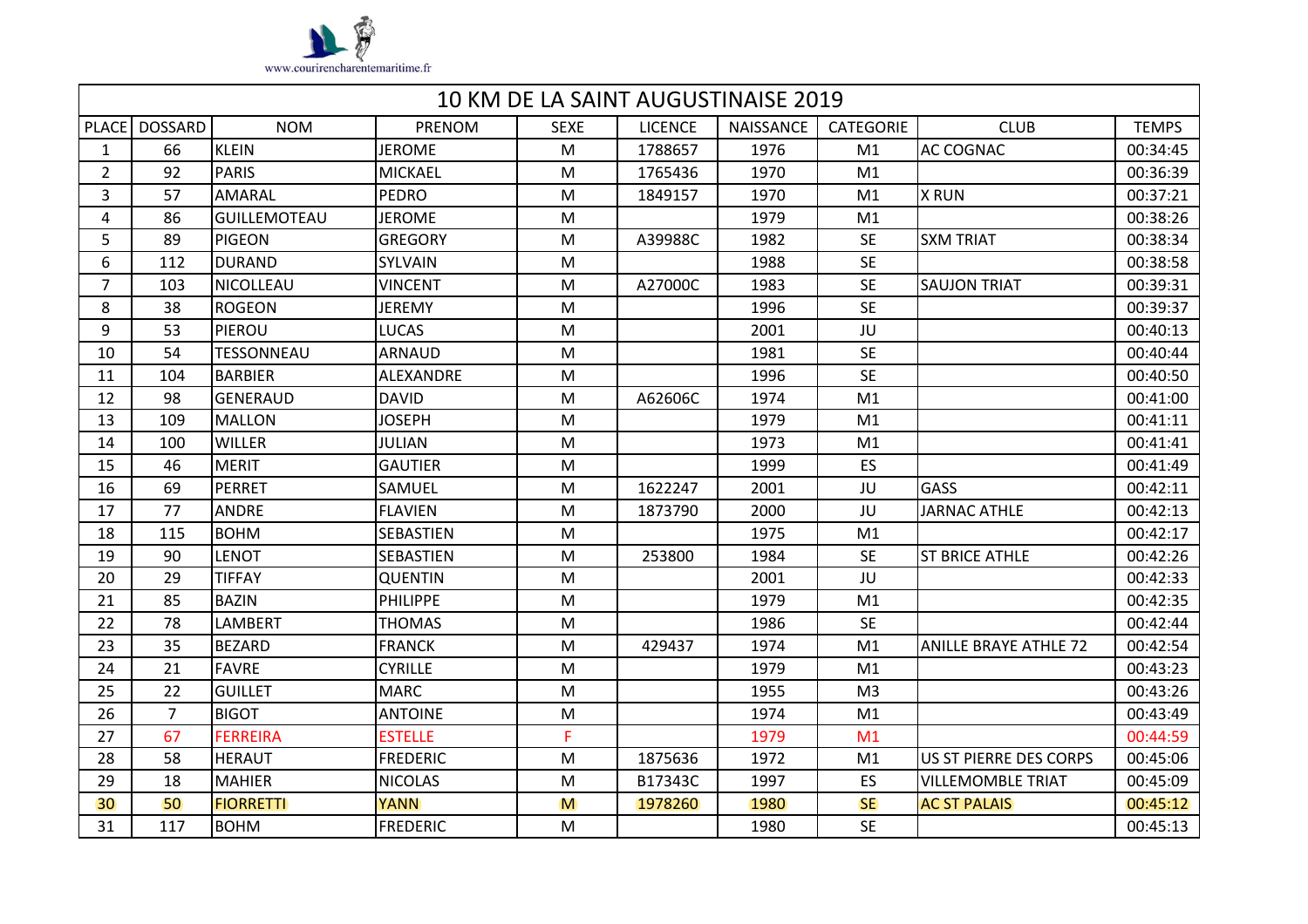| 32 | 60           | <b>HERAUT</b>      | <b>SAMUELLE</b>     | F         | 1875652 | 1976 | M <sub>1</sub> | <b>US ST PIERRE DES CORPS</b> | 00:45:19 |
|----|--------------|--------------------|---------------------|-----------|---------|------|----------------|-------------------------------|----------|
| 33 | 108          | <b>COLET</b>       | <b>MICHEL</b>       | M         |         | 1961 | M <sub>2</sub> |                               | 00:45:20 |
| 34 | $\mathbf{1}$ | <b>DUJARDIN</b>    | <b>ROMUALD</b>      | M         |         | 1975 | M1             |                               | 00:45:22 |
| 35 | 84           | <b>BOUKERCHE</b>   | <b>KADDI HUGUES</b> | M         |         | 1957 | M <sub>3</sub> |                               | 00:45:53 |
| 36 | 31           | <b>GRIVET</b>      | <b>CYRIL</b>        | M         |         | 1975 | M1             |                               | 00:45:59 |
| 37 | 30           | <b>ZOUEIN</b>      | <b>ADONIS</b>       | M         | T307403 | 1973 | M1             | <b>ROCHEFORT TRIAT</b>        | 00:46:01 |
| 38 | 61           | <b>BARRIERE</b>    | ALEXANDRE           | M         |         | 1982 | <b>SE</b>      |                               | 00:46:14 |
| 39 | 102          | <b>VIGNAT</b>      | <b>FREDERIC</b>     | M         |         | 1973 | M1             |                               | 00:46:32 |
| 40 | 11           | <b>DOLO</b>        | <b>ALAIN</b>        | M         | 2144930 | 1970 | M <sub>1</sub> | <b>AC ST PALAIS</b>           | 00:46:38 |
| 41 | 62           | <b>ROUAT</b>       | <b>SEBASTIEN</b>    | M         |         | 1979 | M1             |                               | 00:46:54 |
| 42 | 91           | <b>TOURNEMILLE</b> | <b>JEROME</b>       | ${\sf M}$ |         | 1970 | M1             |                               | 00:46:58 |
| 43 | 32           | <b>BOINARD</b>     | <b>CYRILL</b>       | M         |         | 1975 | M1             |                               | 00:47:08 |
| 44 | 118          | <b>BAUDOUX</b>     | <b>LOIC</b>         | M         |         | 1986 | <b>SE</b>      |                               | 00:47:16 |
| 45 | 72           | <b>BASQUIN</b>     | <b>FRANCIS</b>      | M         | 2068051 | 1981 | <b>SE</b>      | <b>ESTUAIRE CLUB ATHLE</b>    | 00:47:40 |
| 46 | 47           | <b>SIX</b>         | <b>ISABELLE</b>     | F         |         | 1972 | M <sub>1</sub> |                               | 00:47:46 |
| 47 | 65           | <b>TOURRET</b>     | <b>JEAN MARIE</b>   | M         | 130881  | 1956 | M <sub>3</sub> | <b>AC ST PALAIS</b>           | 00:47:58 |
| 48 | 110          | <b>GOURGEON</b>    | <b>ROMAIN</b>       | M         | 2170698 | 1978 | M1             | <b>BOUSSAC</b>                | 00:47:59 |
| 49 | 70           | <b>PERRET</b>      | LAETITIA            | F         | 1281493 | 1976 | M <sub>1</sub> | <b>GASS</b>                   | 00:48:05 |
| 50 | 88           | <b>TORRES</b>      | <b>AMERICO</b>      | M         |         | 1964 | M <sub>2</sub> |                               | 00:48:28 |
| 51 | 76           | <b>ANDRE</b>       | <b>CELIA</b>        | F.        | 1558229 | 1997 | <b>ES</b>      | <b>JARNAC ATHLE</b>           | 00:48:32 |
| 52 | 99           | LANCASTER          | <b>SIMON</b>        | M         |         | 1969 | M <sub>2</sub> |                               | 00:48:32 |
| 53 | 33           | <b>LAMOLIATTE</b>  | <b>ALBAN</b>        | M         |         | 1986 | <b>SE</b>      | <b>SURGERE</b>                | 00:48:44 |
| 54 | 51           | <b>FOUGERAS</b>    | <b>JEAN LUC</b>     | M         |         | 1960 | M <sub>2</sub> |                               | 00:48:49 |
| 55 | 87           | <b>RIPAUD</b>      | <b>JACKY</b>        | M         |         | 1962 | M <sub>2</sub> |                               | 00:48:51 |
| 56 | 119          | <b>THUAUDET</b>    | <b>THIERRY</b>      | M         |         | 1967 | M <sub>2</sub> |                               | 00:49:48 |
| 57 | 16           | <b>BELLEDENT</b>   | <b>STEPHANE</b>     | M         | 1540311 | 1966 | M <sub>2</sub> | GASS                          | 00:49:51 |
| 58 | 68           | <b>PERRET</b>      | <b>YANNICK</b>      | M         | 1641545 | 1969 | M <sub>2</sub> | GASS                          | 00:49:55 |
| 59 | 9            | <b>BEGUEC</b>      | <b>ANNELISE</b>     | F.        |         | 1979 | M <sub>1</sub> |                               | 00:49:57 |
| 60 | 24           | <b>BOUTIN</b>      | <b>LIONEL</b>       | M         |         | 1992 | <b>SE</b>      |                               | 00:50:22 |
| 61 | 42           | <b>BECHE</b>       | <b>GERARD</b>       | ${\sf M}$ |         | 1977 | M1             |                               | 00:50:40 |
| 62 | 56           | <b>BOURINET</b>    | <b>ANNE</b>         | F         | 1414457 | 1978 | M <sub>1</sub> | <b>ESTUAIRE CLUB ATHLE</b>    | 00:50:52 |
| 63 | 82           | <b>DAUDET</b>      | <b>DIMITRI</b>      | ${\sf M}$ |         | 1978 | M1             |                               | 00:50:55 |
| 64 | 40           | <b>NERAUD</b>      | <b>STEPHANE</b>     | M         |         | 1974 | M1             |                               | 00:51:28 |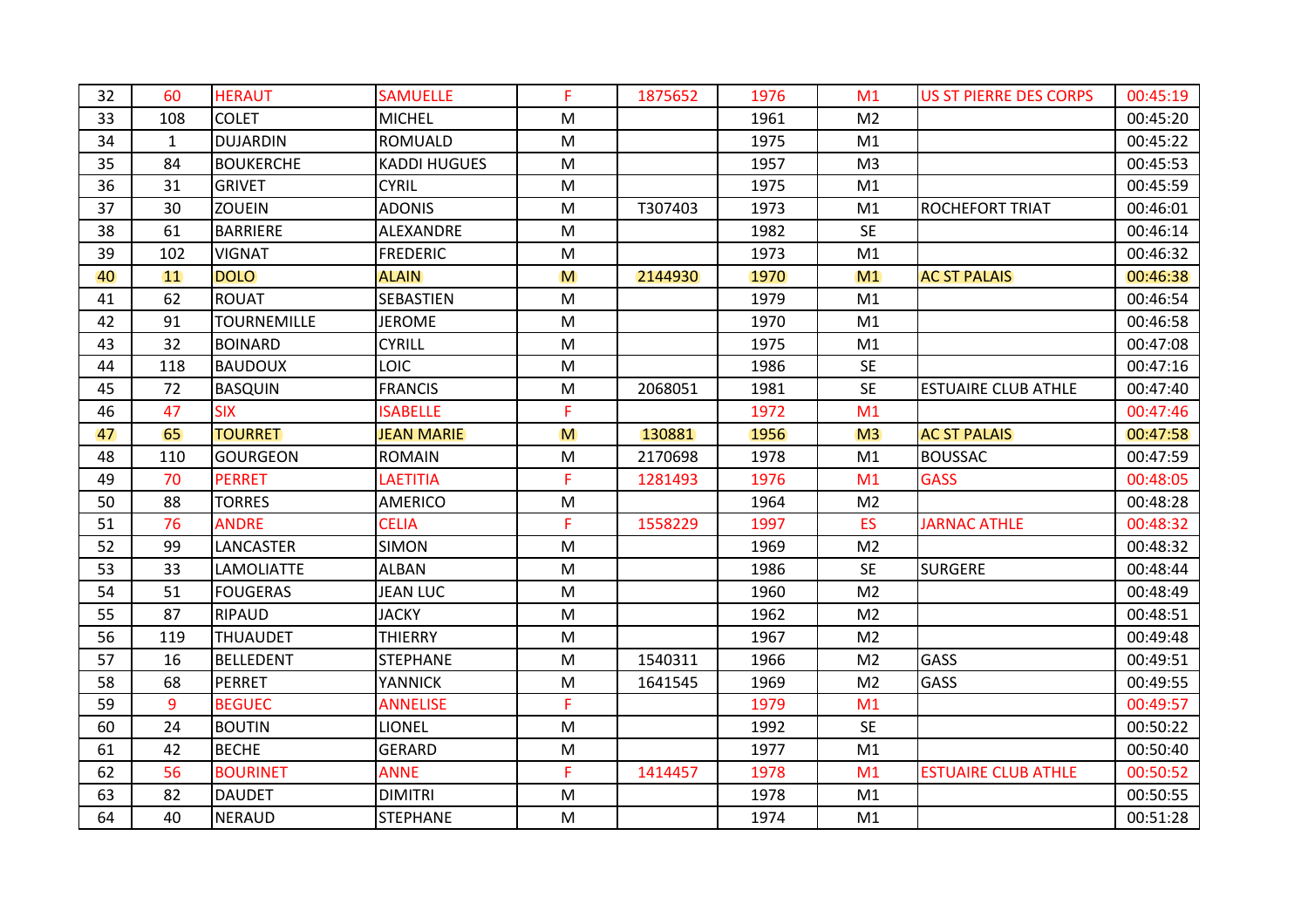| 65 | 111 | <b>COUTURON PAUMET</b> | AYMERIC              | M  |         | 1988 | <b>SE</b>      |                              | 00:51:32 |
|----|-----|------------------------|----------------------|----|---------|------|----------------|------------------------------|----------|
| 66 | 64  | <b>HAYES</b>           | <b>CHRISTELLE</b>    | F. |         | 1979 | M <sub>1</sub> |                              | 00:51:36 |
| 67 | 113 | <b>GANDON</b>          | <b>LUDOVIC</b>       | M  | B18843C | 1975 | M1             | <b>CHATEAU GAUTIER</b>       | 00:51:51 |
| 68 | 79  | <b>GROS</b>            | <b>RODOLPHE</b>      | M  |         | 1970 | M1             |                              | 00:51:55 |
| 69 | 14  | <b>AURIAC</b>          | <b>PATRICK</b>       | M  | 2077982 | 1957 | M <sub>3</sub> | <b>AC ST PALAIS</b>          | 00:51:56 |
| 70 | 25  | <b>DELORT</b>          | <b>FREDERIC</b>      | M  |         | 1969 | M <sub>2</sub> |                              | 00:51:59 |
| 71 | 59  | <b>TURBIAZ</b>         | <b>MICHEL</b>        | M  | 1720774 | 1952 | M <sub>3</sub> | <b>US AIGREFEUILLE ATHLE</b> | 00:52:07 |
| 72 | 39  | <b>GROS</b>            | <b>AXELLE</b>        | F  |         | 2000 | JU             |                              | 00:52:09 |
| 73 | 63  | <b>GAZON</b>           | <b>ISABELLE</b>      | F  |         | 1970 | M1             |                              | 00:52:10 |
| 74 | 74  | <b>BORE</b>            | <b>RICHARD</b>       | M  | 1777157 | 1964 | M <sub>2</sub> |                              | 00:52:18 |
| 75 | 8   | <b>MASSICOT</b>        | <b>PATRICK</b>       | M  |         | 1973 | M1             |                              | 00:52:23 |
| 76 | 83  | <b>DRUGEON</b>         | <b>JANY PIERRE</b>   | M  | 497539  | 1953 | M <sub>3</sub> | <b>AC ST AGNANT</b>          | 00:53:12 |
| 77 | 19  | POUVREAU               | <b>STEPHANE</b>      | M  | T309558 | 1963 | M <sub>2</sub> | <b>GREZAC</b>                | 00:53:17 |
| 78 | 75  | <b>MARY</b>            | <b>THOMAS</b>        | M  |         | 1982 | <b>SE</b>      |                              | 00:53:48 |
| 79 | 73  | <b>POTIER</b>          | <b>JEAN MARC</b>     | M  |         | 1948 | M4             |                              | 00:54:21 |
| 80 | 48  | <b>VIGNERAS</b>        | <b>GAETAN</b>        | M  |         | 1980 | <b>SE</b>      |                              | 00:54:27 |
| 81 | 5   | <b>BOUBIEN</b>         | <b>YVES</b>          | M  |         | 1949 | M4             |                              | 00:54:30 |
| 82 | 105 | <b>PICHET</b>          | <b>RICHARD</b>       | M  |         | 1977 | M1             |                              | 00:54:34 |
| 83 | 80  | <b>DAUNAS</b>          | <b>DANIEL</b>        | M  | 739301  | 1953 | M <sub>3</sub> | <b>AC ST AGNANT</b>          | 00:54:43 |
| 84 | 12  | <b>GRALL</b>           | <b>MAGALI</b>        | F  |         | 1964 | M <sub>2</sub> |                              | 00:54:46 |
| 85 | 23  | PIEROU                 | <b>GILLES</b>        | M  |         | 1971 | M1             |                              | 00:54:54 |
| 86 | 114 | <b>PETIT</b>           | <b>JAMES</b>         | M  |         | 1966 | M <sub>2</sub> |                              | 00:55:07 |
| 87 | 17  | <b>PAPOT</b>           | <b>GERARD</b>        | M  |         | 1953 | M <sub>3</sub> |                              | 00:55:09 |
| 88 | 15  | <b>FORTINON</b>        | <b>MARIE</b>         | F  |         | 1979 | M1             |                              | 00:55:21 |
| 89 | 37  | <b>DUC</b>             | <b>JOEL</b>          | M  |         | 1951 | M <sub>3</sub> |                              | 00:55:27 |
| 90 | 49  | <b>MERIT</b>           | <b>JEAN PHILIPPE</b> | M  |         | 1972 | M1             |                              | 00:55:27 |
| 91 | 93  | <b>LAMOLIATTE</b>      | <b>MARYLINE</b>      | F. |         | 1973 | M1             |                              | 00:55:38 |
| 92 | 107 | PINEAU                 | PHILIPPE             | M  | A29888C | 1970 | M1             | <b>BEST ST NAZAIRE</b>       | 00:56:13 |
| 93 | 41  | <b>NERAUD</b>          | <b>MANUELA</b>       | F  |         | 1976 | M1             |                              | 00:56:36 |
| 94 | 45  | <b>VIAUD</b>           | <b>INGRID</b>        | F. |         | 1978 | M1             |                              | 00:56:47 |
| 95 | 44  | <b>VIAUD</b>           | <b>JEAN FRANCOIS</b> | M  | A75715C | 1978 | M1             | LA ROCHELLE TRIAT            | 00:56:48 |
| 96 | 94  | <b>VIAUD</b>           | <b>JEAN</b>          | M  |         | 1948 | M4             |                              | 00:56:48 |
| 97 | 71  | <b>DE SA</b>           | <b>ANA MARIA</b>     | F  |         | 1972 | M1             |                              | 00:56:57 |